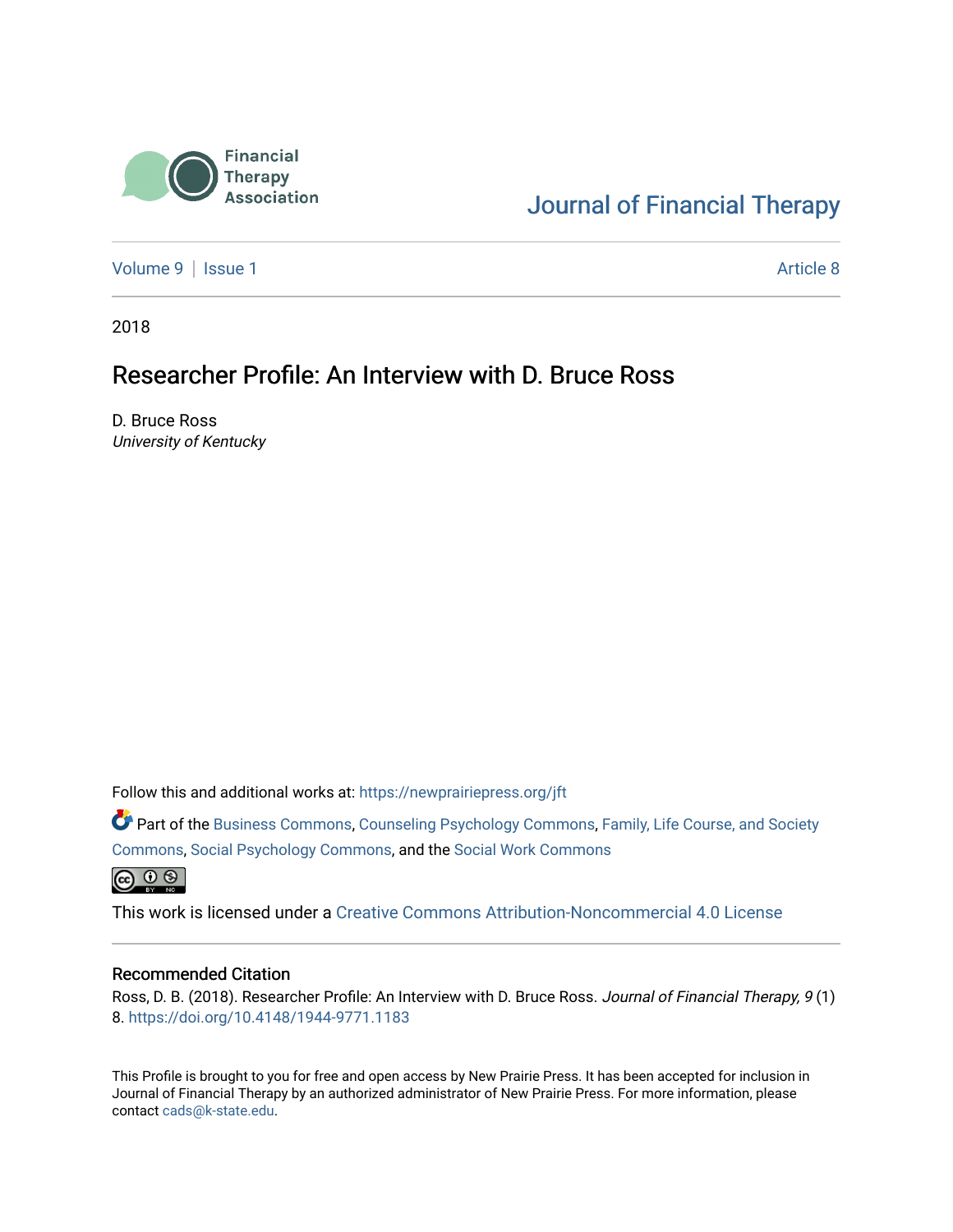# **Researcher Profile**

# An Interview with D. Bruce Ross, Ph.D.

*D. Bruce Ross, Ph.D., is an Assistant Professor in the Family Sciences Department at the University of Kentucky. He has a Master's in Marriage and Family Therapy, and a Ph.D. in Human Development and Family Science with an Emphasis in Marriage and Family Therapy and a specialization in financial counseling and financial therapy practices. Dr. Ross' professional and research interests primarily focus on personal and family financial wellbeing. At the University of Kentucky, he is currently helping to develop a new undergraduate program of Consumer Economics and Personal Finance within the Family Sciences Department. Also, Dr. Ross is the current Treasurer of the Financial Therapy Association, where he also sits on the Regulatory Committee, Conference Planning Committee, and Chairs the Business Development Committee.* 



#### **Q. Define what you do professionally.**

A. I am an assistant professor in the Family Sciences Department at the University of Kentucky.

#### **Q. What activities encompass your professional responsibilities?**

A. My professional activities consist of teaching, research, and service. My current teaching responsibilities encompass both marriage and family therapy course work at the Master's level, and family financial counseling course work at the undergraduate level.

ISSN: 1945-7774 CC by–NC 4.0 2018 Financial Therapy Association 81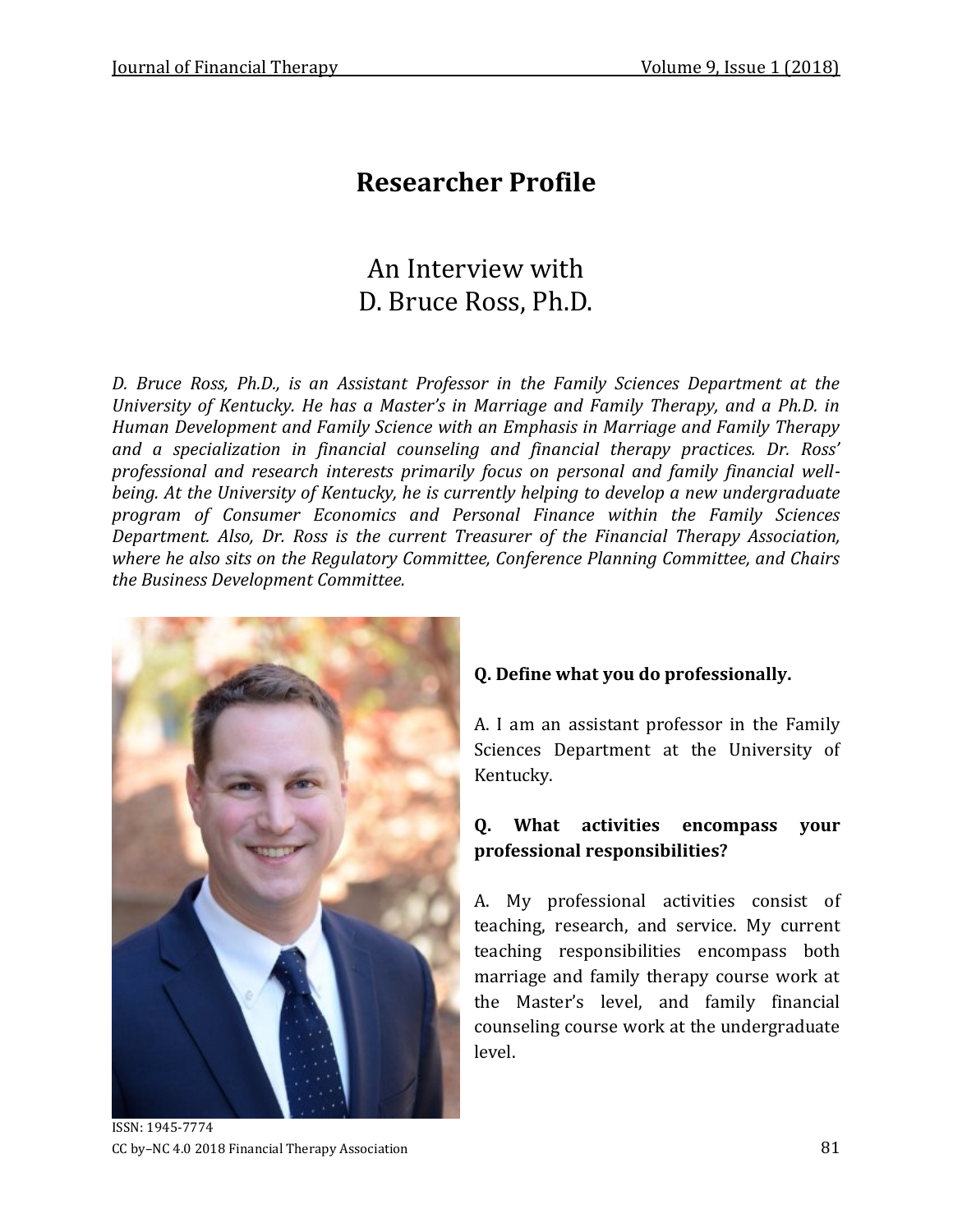### **Q. How long have you been engaged in your professional activity?**

A. I have been engaged in clinical and therapeutic education and practice for the past 7.5 years, and engaged in financial therapy practices and research for the past 5.5 years. I have also been teaching for the past 2.5 years in Marriage and Family Therapy Master's programs, and am currently teaching family financial counseling course work. In addition, I have been actively working with the Financial Therapy Association for the past 5.5 years.

## **Q. What led you to your professional calling?**

A. I grew up in a financially-oriented family with parents having careers related to trusts, estate planning, and family finances- so my family financial interests were really always there. As I pursued a Master's degree, and then a Doctoral degree in Marriage and Family Therapy, I grew to understand the strong relationship between finances, financial stress, and family dynamics. Through my desire to help individuals, couples, and families, I became more interested in combining my therapeutic training with my financial education, and so pursued financial therapy as a discipline.

### **Q. How are you paid?**

A. I am a 12-month salaried faculty member.

# **Q. Do you work alone or do you have a team?**

A. I work alone, as well as in teams. I have student assistants which help with teaching and research, but also conduct research with additional colleagues at various universities. I believe that all aspects of the research process are enhanced through a collaborative and inter-disciplinary approach.

# **Q. What theoretical framework guides your work when dealing with clients?**

A. The primary theoretical frameworks which guide my practice with clients are cognitive behavioral financial therapy and narrative financial therapy. Additionally, being trained in marriage and family therapy, family systems theory is always an overarching guide for any work that I do.